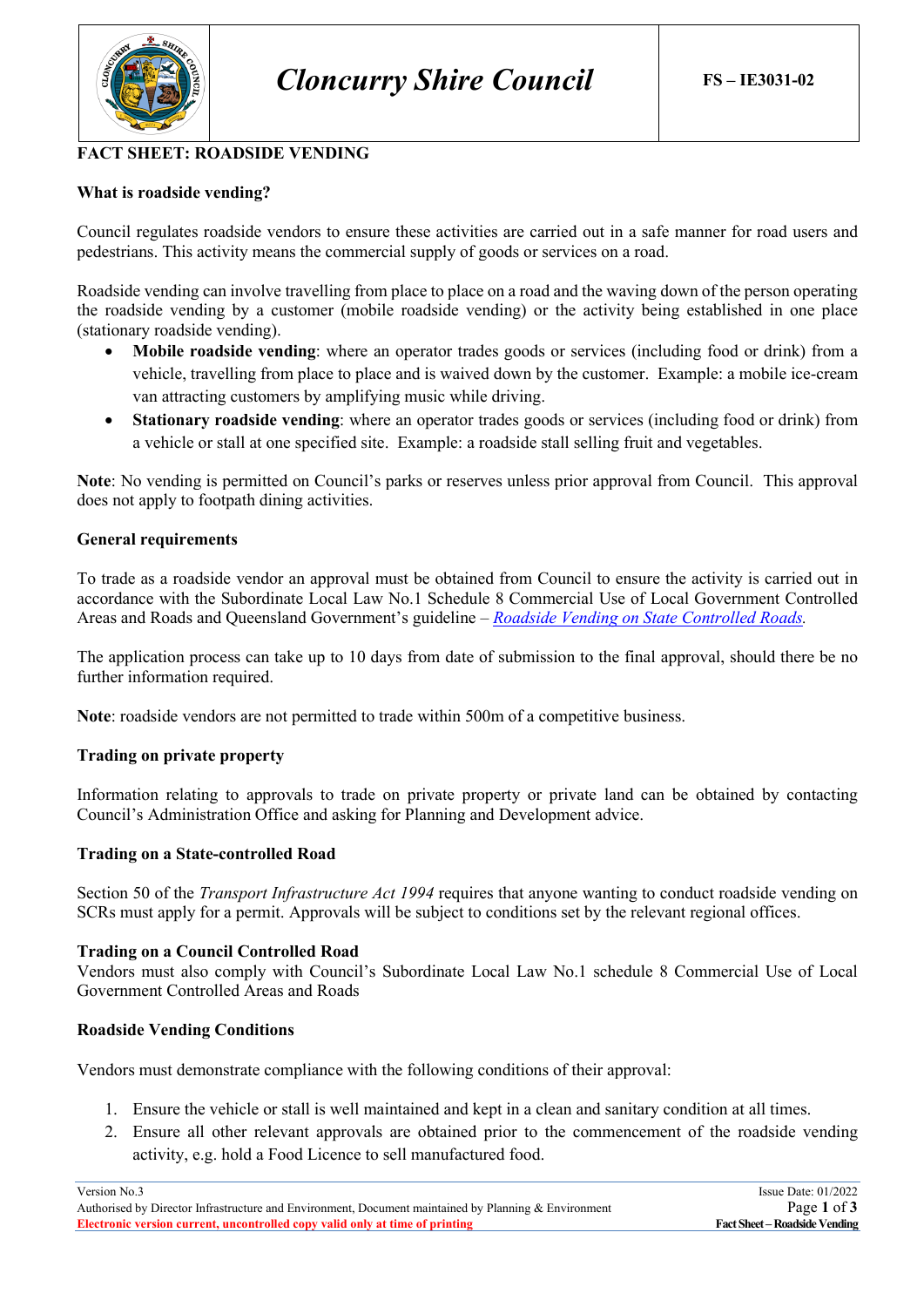

- 3. Not be located in a high-volume traffic road.
- 4. Not be located where the posted speed limit is greater than 60km/h or higher.
- 5. Not be located in front of driveways or entrances to properties.
- 6. Advertising must not impede traffic and/or pedestrian access, or visibility of travelling public.
- 7. Advertising must be free standing, placed so as to not cause a hazard to the travelling public, and not be attached to road signage.
- 8. Not be located where customers are required to park in a kerbside, lane, or where parking or standing restrictions apply.
- 9. Select locations which allow sufficient parking next to the roadside vending site.
- 10. Not impede on road users' visibility.
- 11. Consider the vending site is safely accessible to drivers travelling from both directions.
- 12. Ensure safety of all road users, customers and pedestrians is maintained.
- 13. Not create any environmental nuisances, e.g. noise, light, dust, etc..
- 14. Not negatively impact on the roadside environment e.g. increase accumulation of rubbish in bins, litter, etc..

## **To ensure the safety of vehicular traffic and pedestrians, Council has endorsed a designated vending location at the Cloncurry Mary Kathleen Park which is located on McIlwraith Street, Cloncurry.**

# **Roadside Vending Application Checklist**

Documents to be included with application.

- $\Box$  Copy of the certificate of the registered business name.
- $\Box$  Where applying as a company a current company extract from the Australian Securities & Investment Commission (ASIC).
- $\Box$  Copy of the current registration certificates for vehicles that will be used.
- $\Box$  Copy of valid public liability insurance to the value of \$20,000,000.00, with Cloncurry Shire Council named as an interested party.
- $\Box$  If your proposal is in a Council reserve and/or park a completed risk assessment is to be included.
- $\Box$  Written advice from owners of adjacent properties stating there is no objection to the activity being carried out.
- Written approval from the Department of Transport and Main Roads relating to businesses on any statecontrolled road.
- $\Box$  A detailed description of your business including:
	- o Details of goods to be sold.
	- o Operating times and days.
	- o Details of waste management (food scraps, trade waste, etc.)
	- o Details of signage (locations, sizes, etc.).
	- o Total seating capacity of the business (if applicable).
	- o The materials, equipment and vehicles to be used in the permitted business.
- $\Box$  Copy of plans which include:
	- o Site plan/map, indicating proposed location, adjoining properties, nearby roads and intersections.
	- o Floor plan, showing the setup of the business at the location
- $\Box$  Photographs of the set-up
- **Payment of Application Fee**

Authorised by Director Infrastructure and Environment, Document maintained by Planning & Environment<br>Electronic version current, uncontrolled copy valid only at time of printing Fact Sheet – Roadside Vending